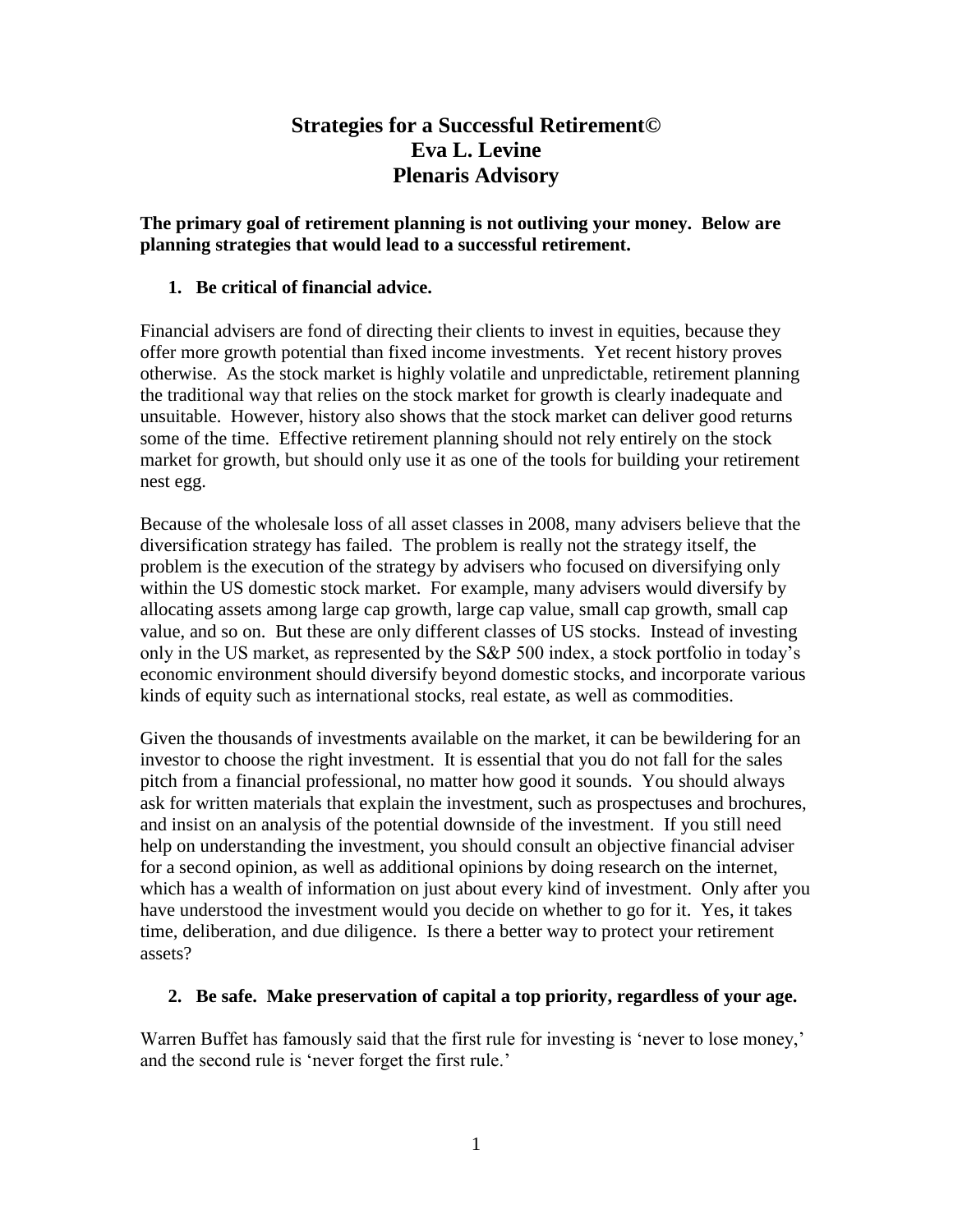Since investing in equity is oftentimes beneficial but risky, one way to moderate the risk is through rebalancing. Rebalancing in the traditional way is shifting the gains from the strong performers to weak performers within a portfolio, in the hope that the weak performers would gain grounds in a cyclical manner when the current strong performers become weak performers. However, rebalancing this way increases the risk exposure of the portfolio when it becomes ever larger with the gains because when the gains are retained within a stock portfolio, all the gains continued to be subject to the same volatility of the market, resulting in the loss of all gains in the event of a market downturn, since gains under this scenario are only paper gains.

Rebalancing under the new strategies is to shift the gains from equities to fixed income investments. This results in realizing the gains from time to time, and repositioning them to safer investments, thereby protecting all the gains from being vaporized in a market downturn. Repositioning equity gains to fixed income can result in a higher, and real, return for an investor over time.

### **3. Be realistic. Retirement planning is not a 50-year affair.**

Advocates for the buy-and-hold strategy, as well as long term investing in the equity market, such as John Bogle, always point to the positive historical performance of the US stock market in the past 40-80 years. While the data are irrefutable, they are nevertheless irrelevant because most Americans saving for retirement have only a 25-35 year time frame to get the job done. While it is true that retirement planning can span 50 years or more, as people can live a long life after retirement, but the time beyond age 60 or 65 is often dedicated to asset consumption rather than asset accumulation. So most people do not have the luxury of waiting for the market to recover from a severe downturn, as what happened in 2000-2002, and 2008-2009. They also cannot afford the uncertainty inherent in the equity market, no matter what promises it may hold.

What Americans need to realize is that they need to accumulate enough real assets that they can access for retirement. Aside from social security and a pension, which are about the only assets that American workers can count on for their retirement, they need to make sure that their retirement savings will generate sufficient income to cover their expenses and to support their life style through retirement with just as much certainty as social security and a pension.

### **4. Be flexible. Explore alternatives to stocks.**

Many investment and savings alternatives with lower risks can do better than stocks. In addition, securities such as Ginnie Mae, Treasury bonds, and savings bonds are fully insured by the Federal government. There are many income producing securities, such as Master Limited Partnerships and municipal bonds, which enjoy lower tax benefits, and which should be a part of a retirement plan. Similarly, annuities and cash value life insurance should also be part of a retirement plan because they can offer a good income stream with tax benefits.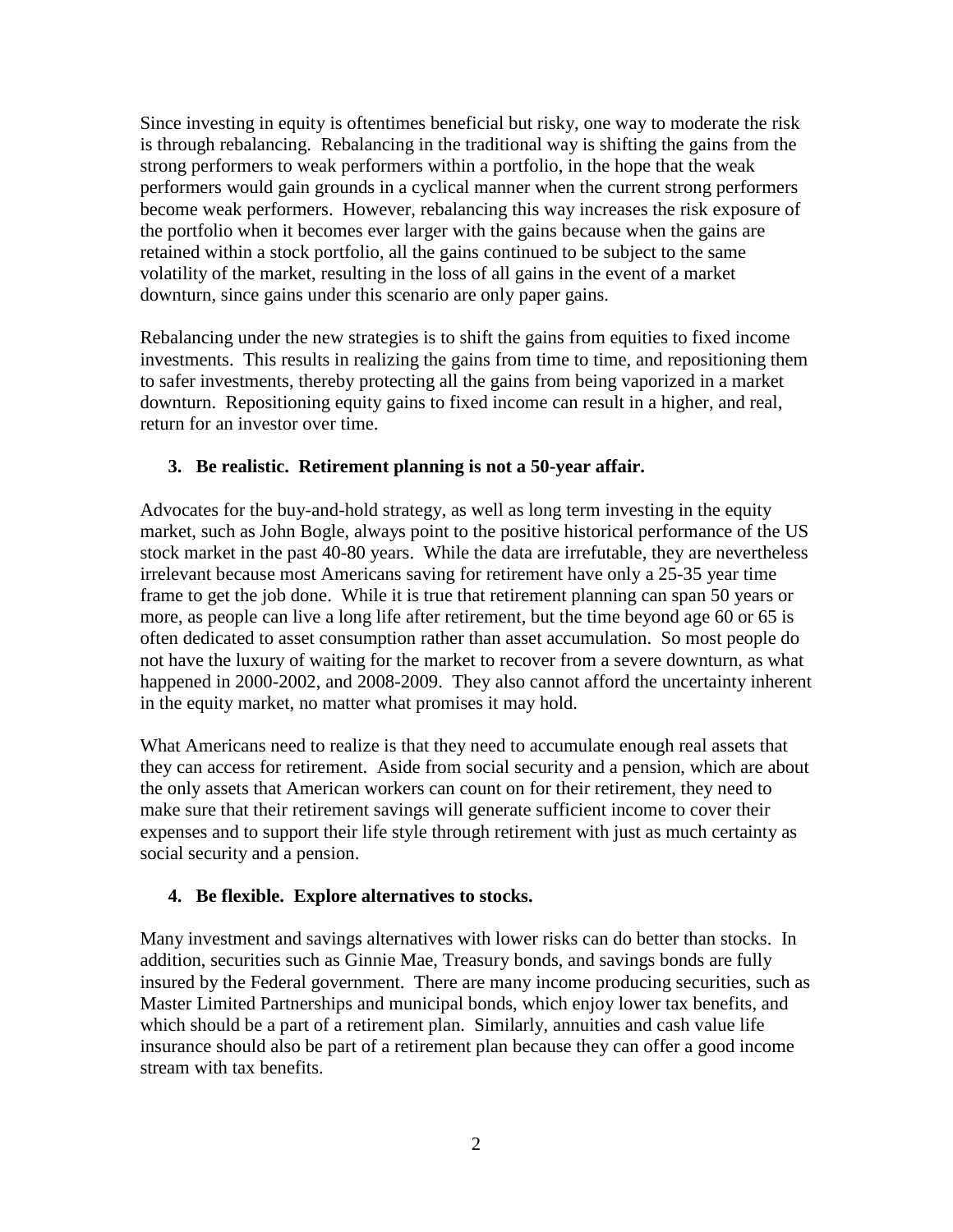#### **5. Be proactive. Develop multiple sources of income.**

The prevailing advice from many financial advisers is that American workers should maximize their participation in their employers' 401(k) plans, or similar qualified plans. When they retire, they can then withdraw from the balance in these accounts according to a withdrawal schedule, such as 4-6% per year to meet their needs without exhausting the accounts. The result is that such plans constitute the entire retirement savings of the workers. It does not matter if the worker has multiple 401(k), or IRA accounts, the approach of investments in these retirement accounts is overwhelmingly in common stocks and bond funds, which are highly affected by the stock market. This strategy is the reason for many Americans to have experienced the disastrous consequence of losing a large chunk of their retirement savings in recent days, not to mention that some of the employer-sponsored plans are limited to company stocks, such as Enron.

The better strategy is to develop multiple sources of income, some of which should be totally independent of the stock market, or company stocks, such as guaranteed annuities, various savings bonds, or rental income if real estate investment is part of the retirement plan. This is essentially a diversification strategy, which can incorporate as many sources of income as can be developed according to individual conditions. For example, a part time job can be a viable source of income, if it is the kind of work that a retiree truly enjoys. Instead of one large annuity, several laddered, smaller annuities may do a better job to counter the effect of inflation over time, because the payout is larger with increasing age. Utilizing several insurance companies rather than just one for annuities also is a prudent way to minimize default risk, as insurance for annuities is limited.

#### **6. Be strategic. Resolve to minimize taxes and to maximize benefits.**

Americans are also advised on a daily basis to contribute the maximum to a tax-deferred retirement account at work, or to individual IRAs because of the current tax reduction benefits. However, deferring taxes now may result in a much larger tax obligation in retirement. Roth IRA or Roth  $401(k)$  may be a better way to go, because the total tax paid would be lower if paid now, than if it's paid later when the account has grown tenfold or twentyfold. For example, if a worker contributes \$1000 to a 401(k) account, he saves \$250 if he is in a 25% tax bracket. When the account grows tenfold to \$10000, and the worker takes that as a distribution, he would have to pay \$2500 for tax, if he is still in a 25% tax bracket. Conversely, if the worker instead contributes the same \$1000 to a Roth account and pays the \$250 now, there will be no tax due when the account grows to \$10000 at distribution. In effect, the worker pays \$250 tax for a \$10000 benefit in the future, which amounts to a 2.5% tax rate.

If investments in a Roth account are converted to an income stream through a life time annuity, there will be no income tax due whatsoever from the annuity payout, and the worker can enjoy a lifelong tax free income, which can far exceed the initial investments.

Moreover, paying taxes when one is young and working is inherently more affordable than having to pay taxes when one is in retirement without a regular paycheck.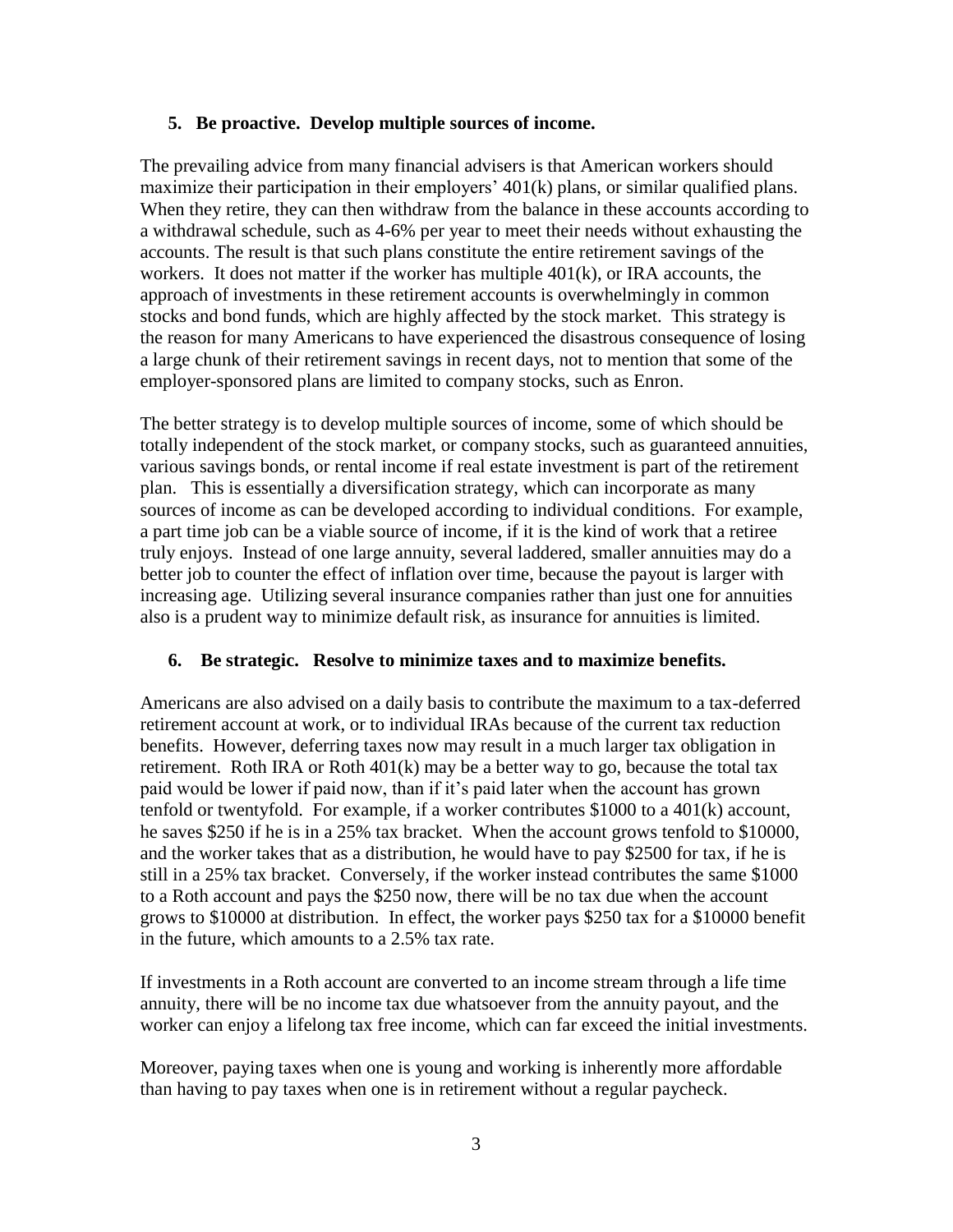For high income individuals, using cash value life insurance is a tax efficient approach to saving for retirement. The cash value in a life insurance will always be available as a liquid asset and accessible in the form of tax-free loans during retirement. The loans are not required to be repaid. As indicated earlier, this approach requires that the life policy be maintained in force until death for it to work. So it is a life-long commitment as a retirement asset.

Delaying social security benefit claims is yet another way to maximize retirement income that has a life-long guarantee. Early benefit claims would result in a permanent reduction of benefits that may amount to hundreds of thousands of dollars. For example, if a person is entitled to \$2000/month in social security benefits at age 66, which is the full retirement age, but instead begins to draw the benefits at age 62, he/she may stand to lose as much as \$500/month in benefit reduction. This benefit reduction amounts to \$6000 a year, \$60,000 in 10 years, and \$120,000 in 20 years.

One strategy that many retirees have employed with some success is moving from a high tax state to a low tax state to reduce the overall tax burden during retirement. The caveat is that some states that have no income tax actually have high property taxes, which result in a net higher tax overall. Prospective retirees should study the local conditions of places where they intend to live during retirement. Since retirees may need more medical care, they may also consider localities that offer superior medical facilities. These are the strategic issues that prospective retirees should consider to maximize the various benefits they wish to have.

### **7. Stay liquid.**

One reason why all investments, be it stocks or bonds, lost a substantial amount in 2008 across the board was that all mutual funds experienced massive redemption requests when investors lost confidence in the market. When there are more sellers than buyers, asset prices can drop precipitously regardless of their underlying value.

The same principle applies to retirement investments. It is critical that retirement assets be as liquid as possible, so that one does not have to sell into a down market in order to raise funds for living expenses. How much liquidity is necessary depends on the cash flow needs of an individual, and how much security he desires. Generally speaking, five to ten years' worth of liquidity may be needed on a rolling basis to make sure that there is no panic liquidation and that emergency contingencies are covered.

#### **8. Reduce expenses.**

The lower the expenses, the longer the retirement savings will last, and the more successful retirement life will be. One sure way to reduce expenses is to reduce taxes by paying some of it prior to retirement, as indicated above. Another way is to eliminate all debts, including mortgages, consumer and college loans for children before retirement.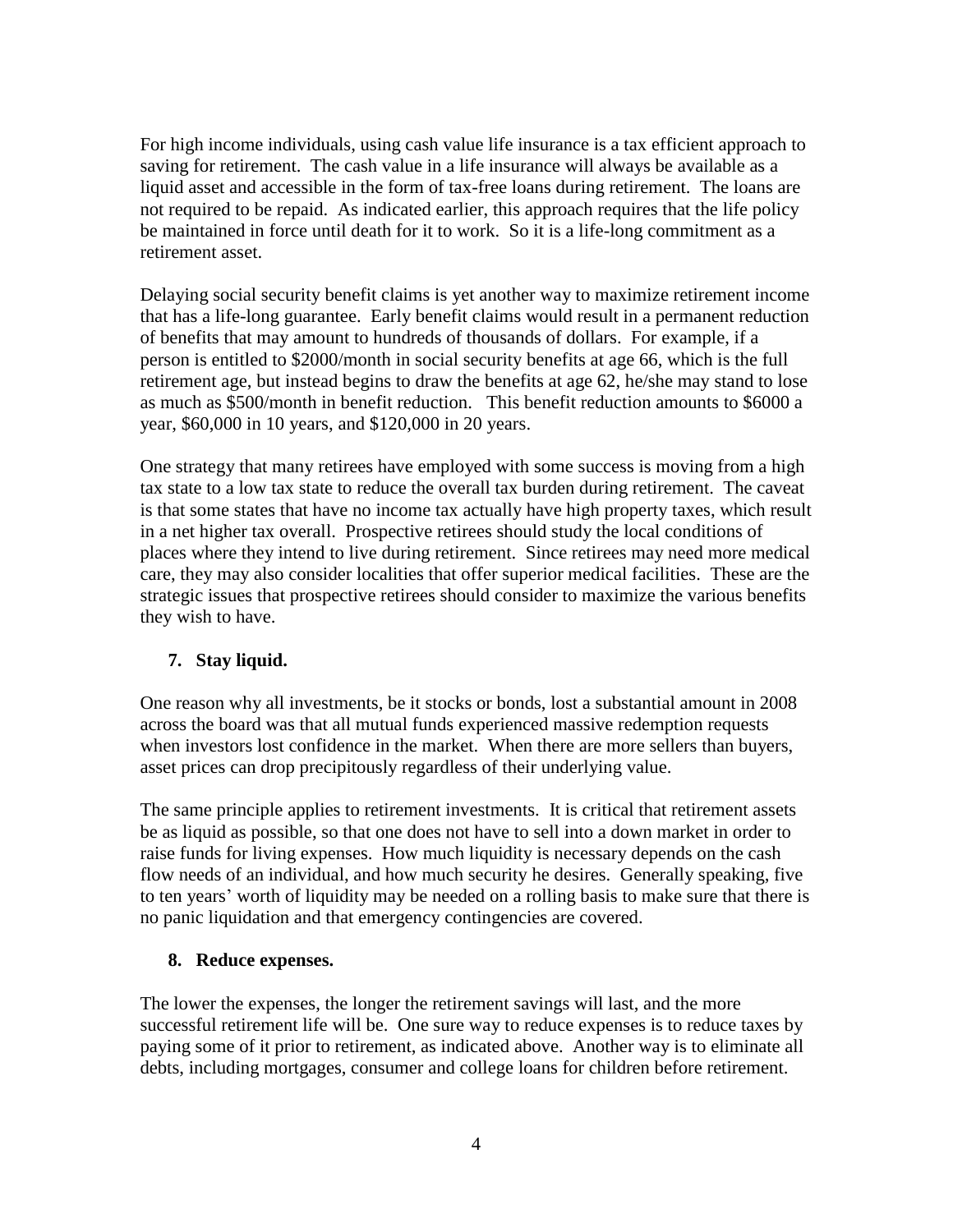As medical and long term care expenses are known to constitute a large share of retirement outlay, they are a crucial part of retirement planning. Since many of such expenses are speculative, many people are reluctant to plan ahead by purchasing long term care insurance. If they do not in fact use the benefits in the long run, investments in long term care insurance would amount to a waste of resources.

In response to such concern, some insurance companies are offering long term care insurance that is integrated with cash value life insurance, as well as annuities, so that if there are no long term care benefit claims, all the cash value remaining in the policy will be paid to the beneficiaries as death benefit.

There are also long term care policies that offer a 10-pay rider (accelerated payment), or, in a few cases, a return of premium rider, which allow investors to prepay for such benefits prior to retirement, and to recapture the investment if the benefits are not claimed, so that their overall health care expenses can be reduced during retirement.

In essence, retirement expenses can be greatly reduced if some of such expenses are paid prior to retirement. If expenses can be reduced, the need for retirement income and the savings to support such income can also be reduced accordingly, and the likelihood for a successful retirement will be greatly enhanced.

#### **9. Treat retirement as a business venture. Develop a long term plan.**

Today, if an American worker retires at 60 or 65, she must be prepared to pay herself for 20-30 years. Early retirement prior to age 60 means that there must be sufficient retirement resources to pay herself for up to 40 years. Whether one likes it or not, one has become solely responsible for producing a paycheck in retirement, instead of an employer.

It is therefore critical that every American worker plan for a retirement that is sustainable. It is also necessary that the plan be based on strategies that would lead to the achievement of specific retirement goals. If the task is beyond your expertise, you should consult a financial planner who can assist you in sorting out the various issues that you need to address, much like a business that needs a business consultant to help put it on the right track to success. Workers who are approaching retirement should test-drive their plan one-two years prior to actual retirement, so that they can work out problems which they may not be aware of.

While people in their 20's or 30's may consider retirement as a remote concern, and would prefer to put off planning for it, they need to realize that retirement is not an issue only for the older folks. Retirement planning is simply a process which involves the management of one's resources, which include income, savings, spending, investing, and debt. Proper resource management would lead to a successful retirement, whether you call it retirement planning or not. By way of motivation, all young people are capable of being millionaires. All it takes is saving and investing \$5000 per year. At a moderate 8% return, they will become millionaires in 35 years. So the earlier they begin the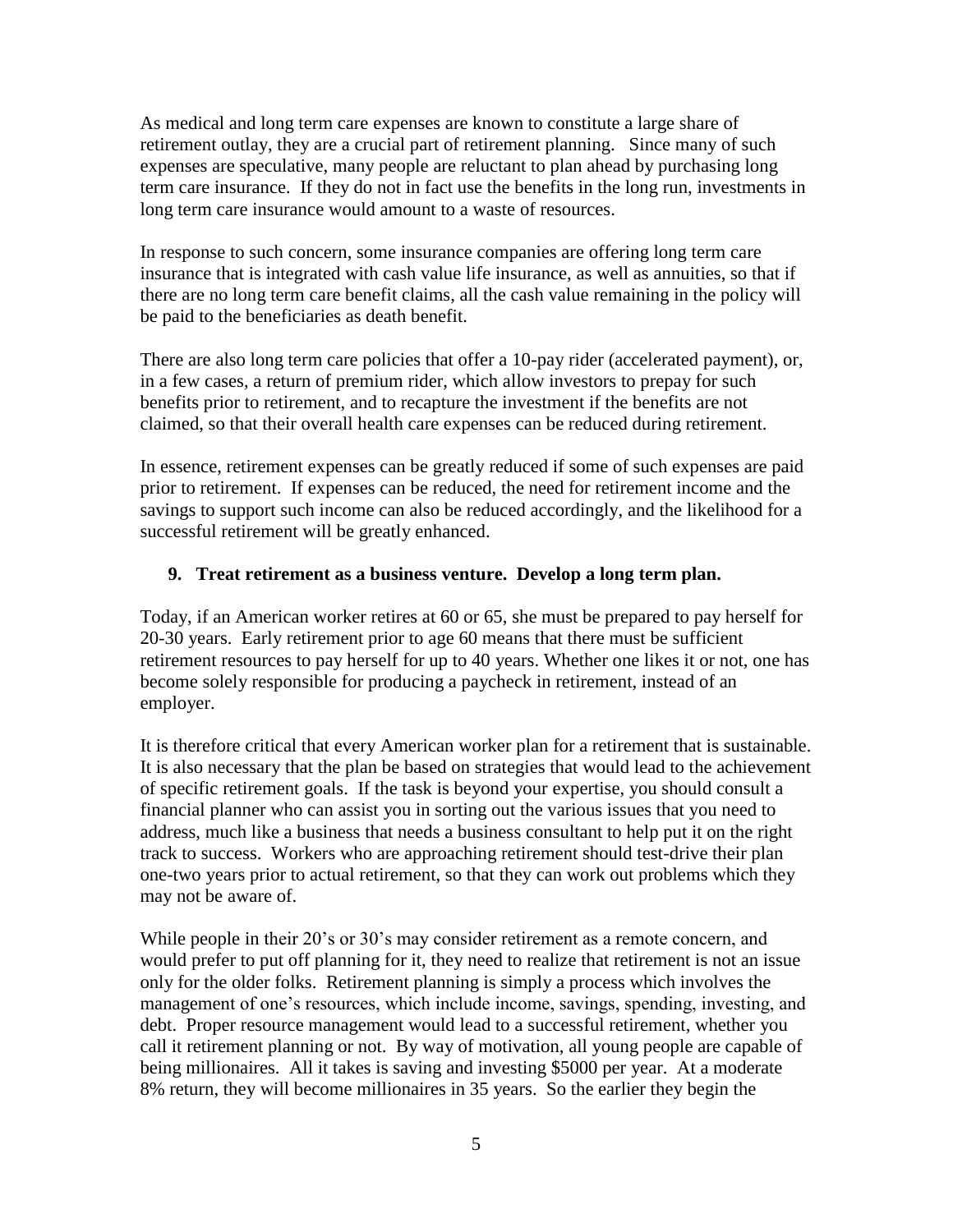business of managing their resources, the earlier they will achieve their millionaire status and beyond.

### **10. Be vigilant. Guard your retirement investments closely.**

While you can delegate the job of investment to financial professionals, you need to make sure that you understand what is happening to your investment accounts at all times. Bearing in mind that the world has become a global village, and that the world of investment is fast changing, it is incumbent upon you to keep up with all the changes to ensure that your retirement plan is on track. In this post-Enron, post-Bernie Madoff, and post-Lehman Brothers era, not even the largest and oldest financial institutions are immune from failure. So the best way to protect your retirement is to be vigilante and be proactive. As Marilyn Cohen and Chris Malberg note in their book: "No more cruise control," even for the safest bonds that one could count on in the past. ( *Bonds Now!,* John Wiley & Sons, Inc, New Jersey, 2010, p. 3. ) For example, despite its safety, you can lose money on Treasury bonds, because if you purchase a bond at a premium price above par, and sell the same bond at a discount below par, you lose money on the differential.

So, be careful and be vigilant. Make sure that you know what you are doing with your retirement investments and what your financial advisers are doing on your behalf, as nobody cares for your many more than you.

# **11. Plan ahead**

If you follow these strategies, it is highly likely that you will have a successful retirement without the fear of outliving your money. These strategies do require some planning to meet your individual needs. The time to start planning is now, no matter where you are in your life. As Kim Bensen discovered in her efforts to lose over 200 pounds in 2 year that planning was the key to her success: "The amount of time and effort you put in, especially in the beginning, is directly proportional to your ultimate success. Don't take the time, *make* the time. . . . Getting "good" at planning is a gift you can give yourself, and it's a gift that will last you forever, a long-term, risk-free investment for the rest of your life." *finally thin*, by Kim Bensen, Broadway Books, New York, 2008, p. 99.

Though Kim was referring to planning for a weight loss diet and a new lifestyle, the value of planning applies equally to planning for a successful retirement. The problem with most people, as often noted, is not 'planning to fail, but failing to plan,' which results in failure just the same. Re-planning is equally important if your previous plan has not worked. If you have lost a lot of money due to the market downturn of the last few years, it's imperative that you retool and rescue your retirement from further loss. So, please do yourself a favor, start planning for your future and your retirement today!